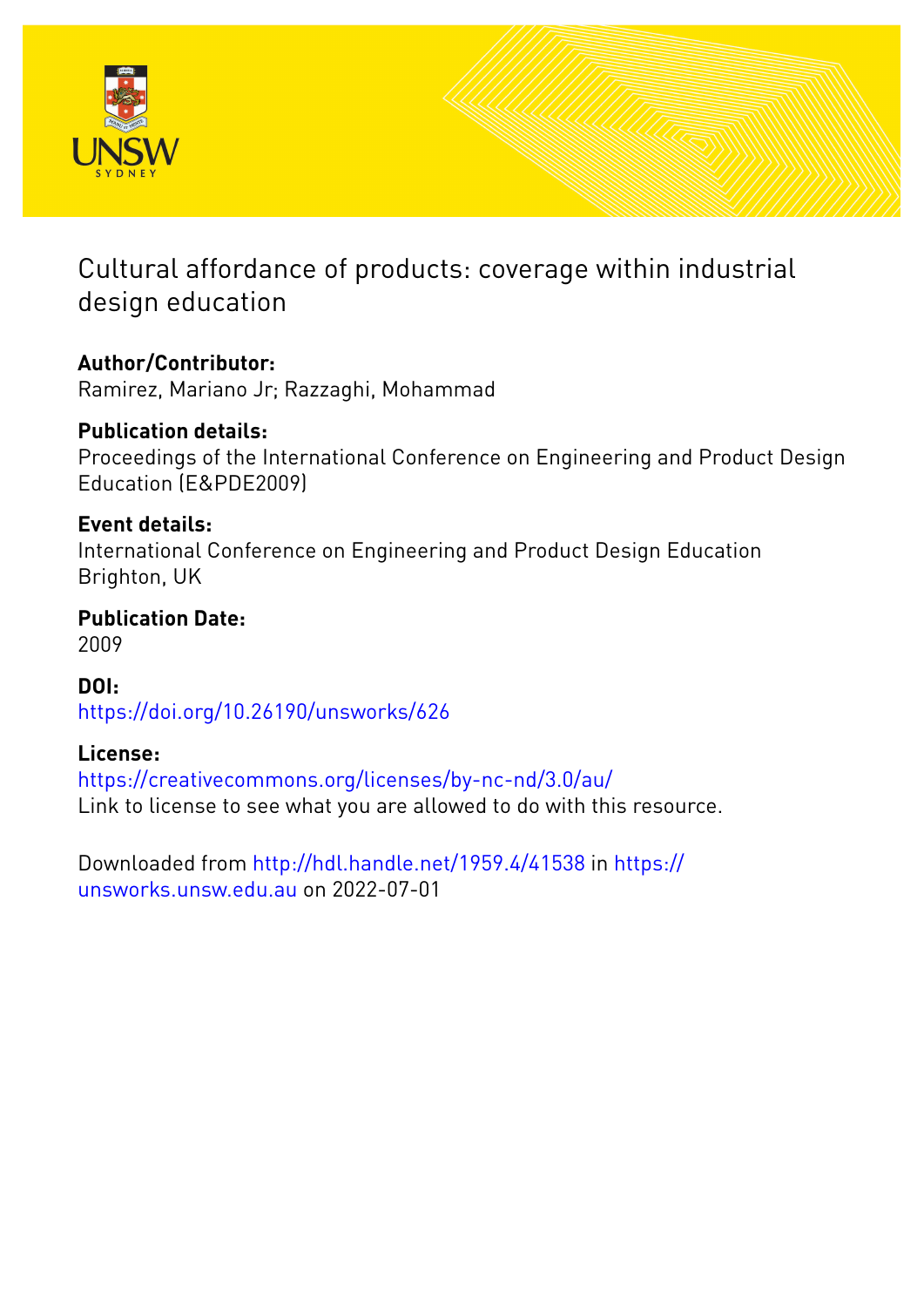## CULTURAL AFFORDANCE OF PRODUCTS: COVERAGE WITHIN INDUSTRIAL DESIGN EDUCATION

# **Mohammad RAZZAGHI<sup>1</sup> and Mariano RAMIREZ<sup>2</sup><br><sup>1</sup> University of Art, Department of Industrial Design J**

<sup>1</sup> University of Art, Department of Industrial Design, Tehran, Iran <sup>2</sup>University of New South Wales, Industrial Design Program, Sydney, Australia

#### **ABSTRACT**

Products are regarded as possessing not only physical properties but also subjective qualities such as culturally-based user preferences. To communicate these cultural aspects, products must "afford" conversation with their intended users using some type of language. Being initiators of product creation, industrial designers are supposed to facilitate the communication of the products' physical and non-physical attributes to users in a self-explanatory way.

In this paper, the authors argue that if the cultural affordance of products is deemed to be important, then industrial design education must accordingly cover this topic in the curricula. To that effect, we examined the courses of study for industrial design from 39 universities worldwide, to determine if the relationship between culture and design is convincingly addressed within the training of designers. It is found that the majority of industrial design curricula suffer from a relative lack of subjects related to the links between culture and design. This paper concludes with propositions to integrate and enhance cultural affordance within the curricular structure of industrial design degree programs.

*Keywords: Cultural affordance of products, culture, design education, industrial design curricula* 

#### 1 INTRODUCTION

The word "affordance" was coined by Gibson [1] to refer to the interactive possibilities of a particular object or environment in the physical world. Norman [2] adapted the term into the fields of product design and ergonomics, when he wrote about "perceived affordance", which looks at those qualities of an object that suggests how it might be used or interacted with. Norman [3] proposed that the perceived affordance of a product is determined by several factors, including:

- 1. the context, environment or process in which the object is displayed;
- 2. the culture or influential societal norms on the individual's understanding and use of a object;
- 3. instinct, which is an unconscious association often linked to physical characteristics, such as the size of an object in relation to the human form;
- 4. the mental model or the user's understanding and expectations of interaction with the object.

The concept of affordance thus helps to establish how a user can interrelate with a product. As a result, if we want products to afford their usability and facilitate a pleasurable communication, then designers should design products with an inclusive understanding of the users' culture, experiences, expertise and knowledge [4]. Without this understanding, the designers leave an extra load on users in relearning or even un-learning about the product.

#### 2 CULTURAL FIT: THE NECESSITY

The necessity of integrating the users' culture into product design has been propounded by many researchers [5-10]. Nevertheless, culture is still regarded as a neglected concept [11]. The literature on design and cultural theory points to the existence of at least five main causes for the negligence of culture in design:

- 1. The additional costs for the research and development of culturally-oriented products [12],
- 2. The lack of cultural integration know-how amongst industrial designers, stemming from a possible gap in their education [13];
- 3. The globalization of products and services [14];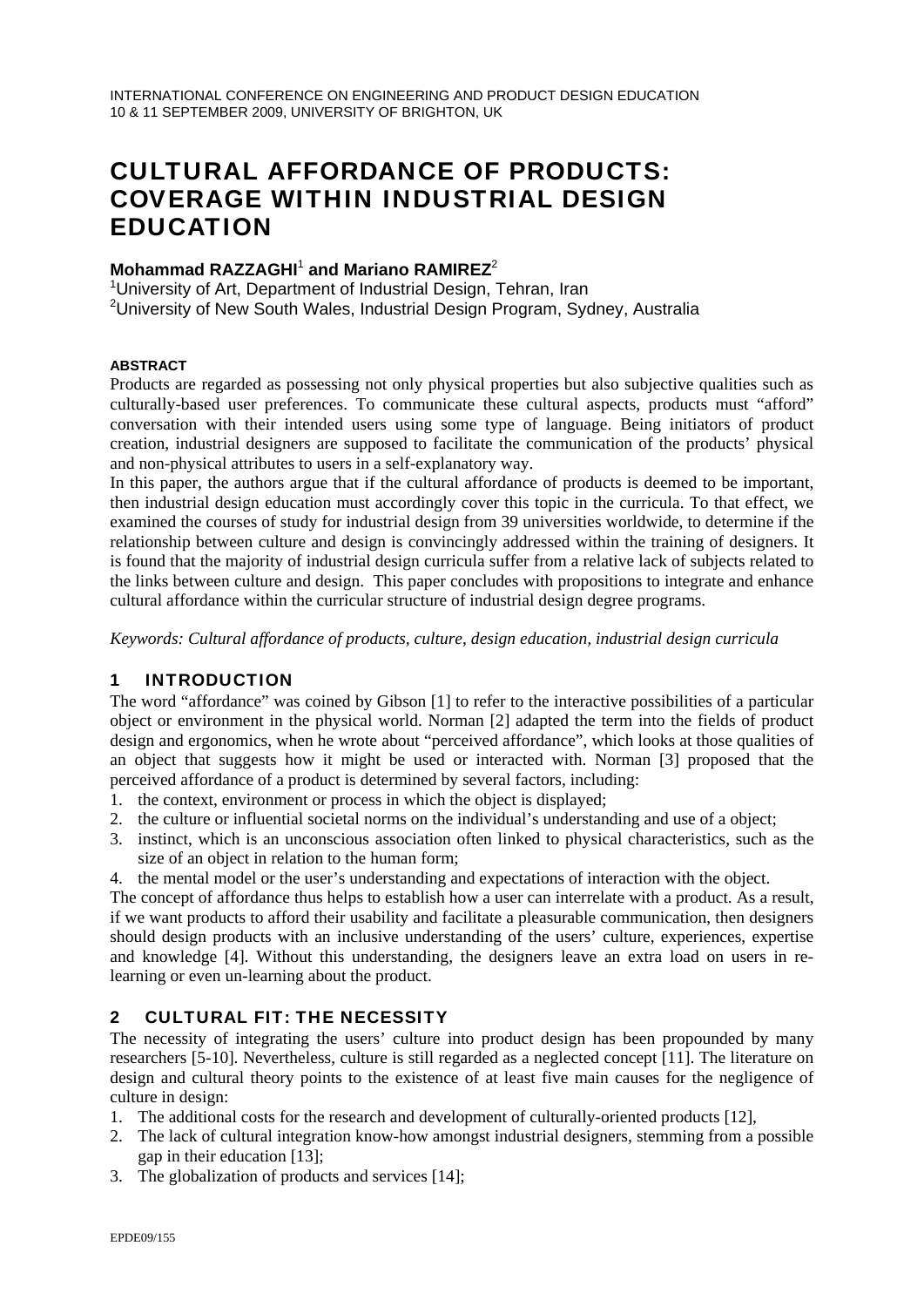- 4. The preference of technology-focused designers and engineers to innovate on technological grounds rather than to address cultural fitness [15]; and
- 5. The customization of products being viewed as contrary to the nature of mass-manufactured industrial production [6].

Countless studies have been undertaken in the disciplines of marketing, business, psychology, management, politics, and social sciences, all addressing the impact of culture on varied aspects of human interactions with people, environments and situations. For instance: Berg-Weitzel and Laar [16] studied the relation between culture and the idea of communication in packaging design. They found five distinguishing factors influencing the communication; Ellsworth et al [17] studied the design of refrigerators in the United States, in Japan and in the European countries. Significant cultural differences were identified among user expectations in those countries; Siu [18] conducted a case study of Hong Kong public rubbish bins and came up with propositions as to how designers should understand and respect the culture of the residents; Honold [19] studied German washing machines being used in India and found eight cultural-specific factors which lead to a stronger bond between users and products; Interaction design is also classified as culture-bound products and the integration of culture into these has been the subject of many studies, including Fernandes [20], Khaslavasky [21], and Lee [22].

We know that products act as a means of communication. However when products cross cultural borders there is no guarantee that the meaning and functions invested in products by their designers will be recognized by their users from another culture [23]. Corporations worldwide have started to realize that insight in embedding functional, cultural, mythical, symbolic, and ethical meaning into products are becoming more important now than in the past [24]. A significant part of human understanding, feelings, and behaviors stem from cultural values. Accordingly, "culture" can be regarded as a foundation on which our understanding of objects is built up.

Today's products have a tendency to confuse us with their functions and seductive exteriors [25], rather than emphasize the fine qualities or "soft values". Users need to be pleased by the satisfaction of their genuine needs, including the emotional, cultural, social, and spiritual. Since the fundamental concept of pleasurability is rooted in culture [3], it can be assumed that pleasurability can only be achieved in full when the users' cultural wants and attributes are integrated into the design of products along with all the other physical requirements.

Products are part of our cultural identity and therefore they must reflect our values in one way or another. Lambourne et al [26] contend that people in the current era are looking for their own identity more than in any previous age and they do this in a variety of forms such as wearing different clothes. Theorists from different disciplines assert that culture can be manifested in a variety of indicators such as symbols, artifacts or products, modes of communication, values, behaviors, institutions and social systems [27-32]. Therefore it can be inferred that products are part of our identity and material culture. Our judgment and decision-making has a subjective nature in our mind [12] and could be heavily influenced by our culture. In crowded marketplaces, cultural fit in products is crucial and can help promote success at the point of purchase [33, 34]. De Souza [6] also classifies the integration of culture into products as a new dimension of competitiveness.

Innovation is central to design activities, and culture can be a major source of design inspiration and innovation. It can help deliver the diversity which is essential in satisfying varied users' needs. Culture is also a factor in our intuitive use of products, since our intuition returns to our conception of things which has already been built up within our cultural context. For instance, a light can be turned on by flipping a switch either upward or downward, depending on the norms in different countries [35]. These culture-based expectations are especially important to consider when health and safety issues are mandated in a design project.

One of the features of globalization is the convergence of different cultures into a single culture in order to have a unified taste to deal with. Despite this trend, De Mooij [36] reports that cultural diversity is gaining importance among nations. Singer [37] makes a case that a re-appreciation of cultural expressions in the design will bring easier-to-use and more economically successful products. Figure 1 illustrates some of the aspects of the product design process where cultural considerations play a role.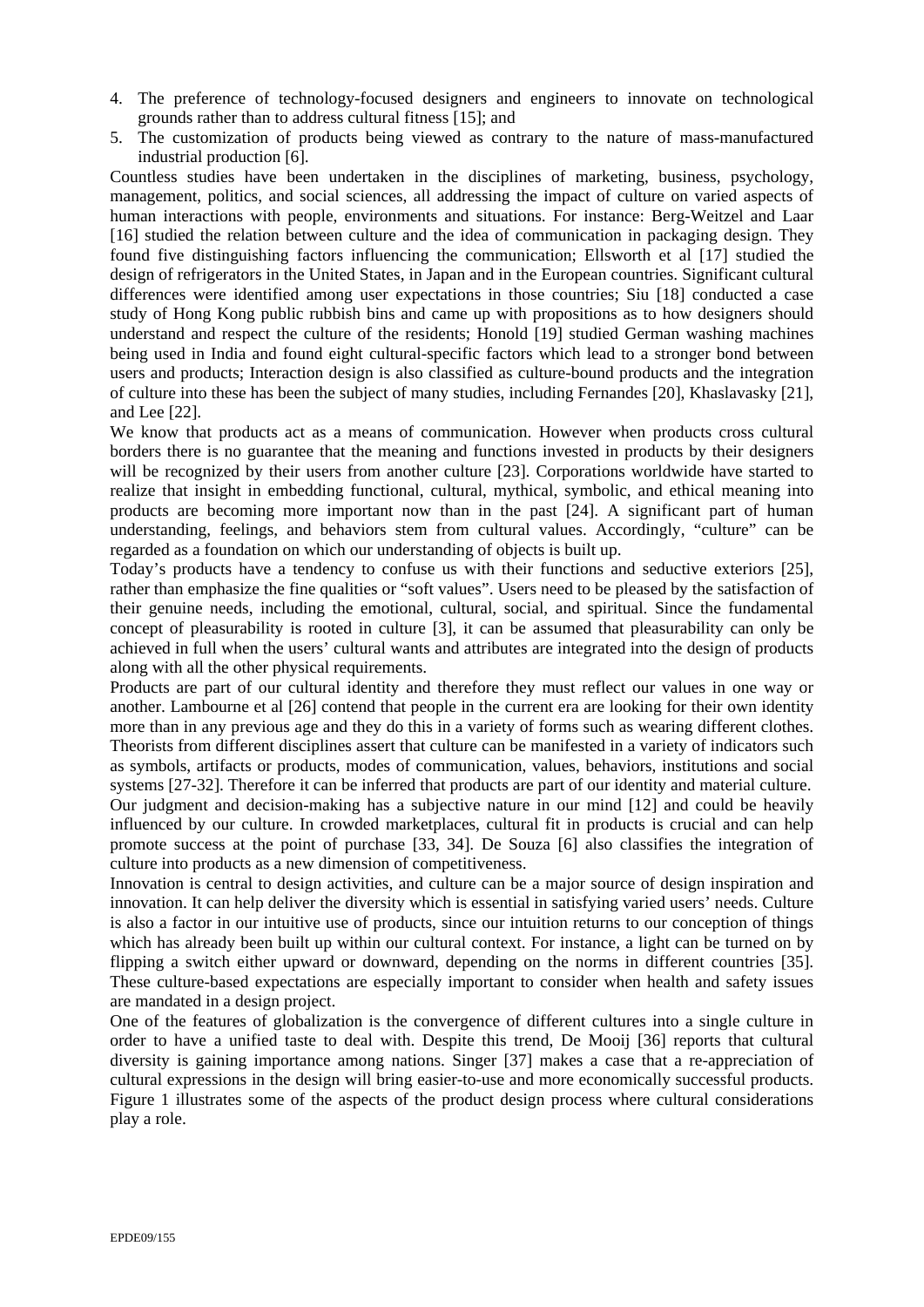

*Figure 1. Cultural considerations in product design.* 

#### 3 THE STUDY

200 universities worldwide were approached for the curricula of their bachelor's degree programs in industrial design. The study was aimed to determine the extent by which students are subjected to material that considers culture and its affordance in product design. Only 39 universities responded to our call, and of these 22 provided us with descriptions of the subjects they offered. The participating institutions came from Australia, Belgium, Botswana, Brazil, Canada, China, Costa Rica, Finland, France, Germany, Iran, Italy, Japan, Malaysia, Mexico, Singapore, Sweden, Thailand, Turkey, United Kingdom, and the United States.

A review of curricula from those universities revealed the following points:

- 1. The curricula are generally geared towards providing students with broad-based design knowledge, including intellectual, professional, and transferable skills, usually delivered through a project-based modular system. As expected, there is a strong emphasis on visual communication and representational techniques, including drawing, rendering, drafting, CAD, and model making; and also on the technologies of materials, mechanisms, and manufacturing.
- 2. By and large, the social aspects of design, including the cultural affordance of products, are only superficially touched in most courses of study, with only a few exceptions.
- 3. Topics on society and culture are presented either within theory classes or within design studios, where they find application as design problems. It is worth noting that the existence of subjects particularly dealing with the concept of culture is rare in industrial design curricula.
- 4. The range of subjects under which the concept of cultural affordance is addressed varies enormously. They tend to be covered in such design courses as "design, technology and society", "universal design", "organizational culture", "human factors and ergonomics", and "semiotics". They are also covered in non-design electives such as "anthropology" and "marketing", particularly "international markets".
- 5. The level at which the concept of culture is studied differs markedly as well. Some subjects partially cover the issue, as in some "ergonomics" and "design studio" courses. On the other end, certain subjects profoundly involve students with the notion of culture: at the National University of Singapore, they offer a course on "design for culture and identity". In some universities they have subjects with a particular stress on the culture of their countries. The Centro Universitário Positivo in Brazil teaches "Brazilian art history"; in Iranian universities they have courses on "Islamic arts & civilization" and "design of objects in Islamic civilization"; and at Takushoku University in Japan "Kansei Design Studio" and "Japanese Traditional Design" are part of the curricula.
- 6. Design subjects that embrace the consideration of culture in products are mostly offered in the second and third years of industrial design programs.
- 7. Cultural affordance is also addressed through research projects, where students investigate user needs, which include social and cultural needs. In final year projects the understanding gained from this user research is applied and translated into major design projects.
- 8. In some universities, students are prepared to be global designers; this assumes that graduates will have an appreciation, respect and knowledge of the different cultural needs of the different regions and countries of the world. Strate College in France envisions that its graduates would be able to face the challenges involved in international design.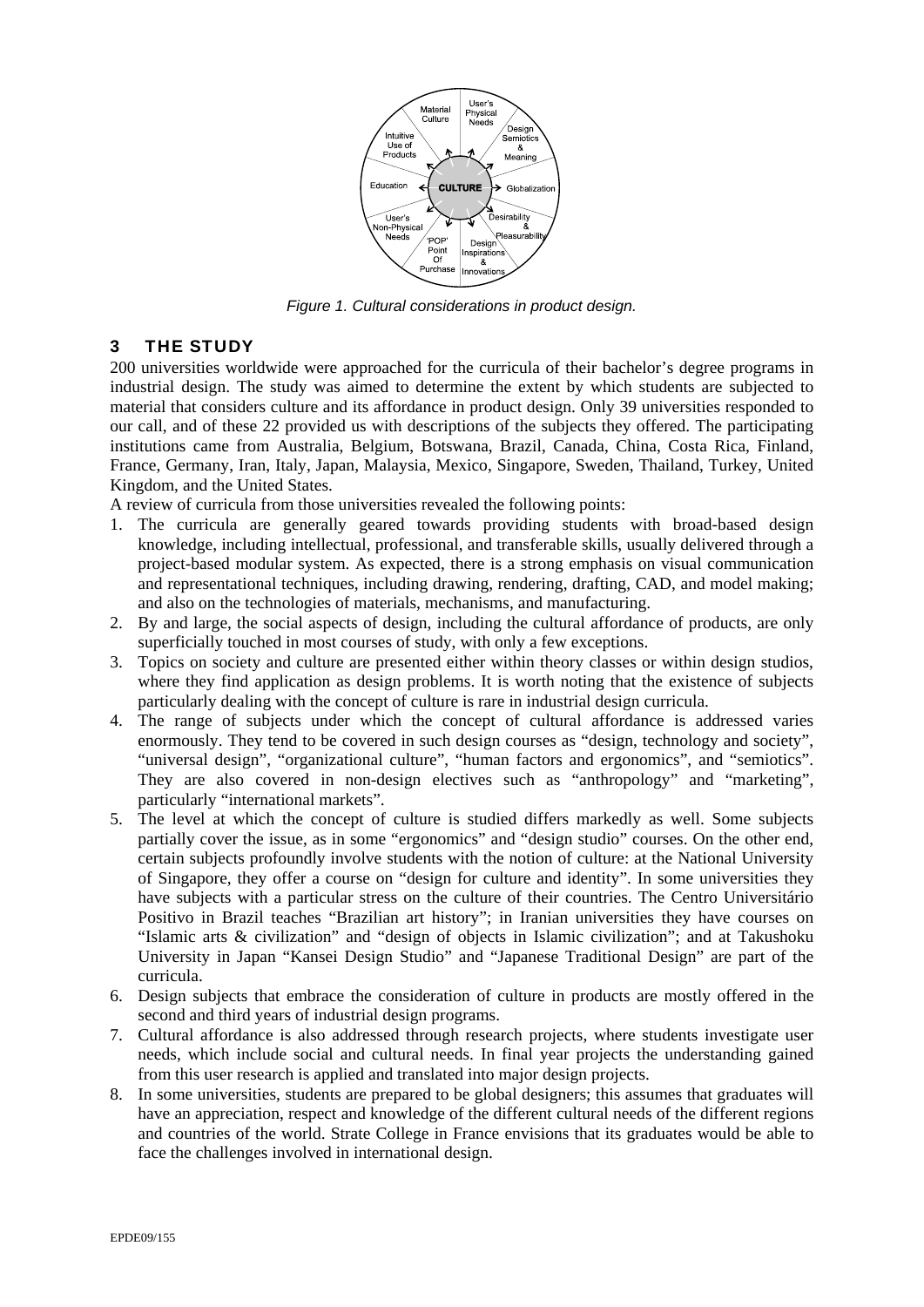- 9. Religion is an important component of culture in many countries, and can be prominent in some design programs. The subjects "design of objects in Islamic civilization" or "Islamic arts and civilization" are compulsory for industrial design students in Iran, while in the University of Botswana the course "design, technology and society" addresses the impact of African religions and society over art and artifact design.
- 10. In capstone or final year projects, students are often required to address the social needs of their target market, inferring to the importance of discerning the culture of the users.
- 11. Links are established between culture and symbolism through providing modules on the cultural history of humanity, and on imaginary symbols and signs.
- 12. Where culture is addressed under the title of marketing, it is mainly considered as a tool for stealing the competition weapon of companies. The emphasis has been placed more on the economical argument rather than on equipping designers with strategies for ensuring user satisfaction.
- 13. Culture can also be seen as "the context". In Carleton University in Canada, the design courses are aimed at giving students a sense of the context in which the product is going to be used by the end user. This relates back to Norman's [3] definition of context and culture being factors for perceived affordance.
- 14. Cultural shift and the cultural profile of products are matters of interest in some curricula. They look at product landscape and the soft connections between objects and users in order to perceive a product within the context of cultural shift, consumerism, socially-responsible design, and the place of new technology for product design.
- 15. By evaluating the design of existing products, students experience a grasp of the impact of culture and gain a sense of current culture, user's senses and emotions, and also the dynamics between the user and the product.
- 16. Commonly industrial design students are tasked to improve the quality of life by designing appropriate products. The concept of appropriateness of products can be said to be dependent on the cultural profile of a product and many other variables.
- 17. The social role of industrial designers, being agents of change, is highlighted in most curricula. Thus, aside from the typical focus on enhancing the physical attributes of products, some university programs also train industrial designers how to relate with the product's context, empathize with the influences of society and culture, and comprehend how the user expects to interact with the product.

The analysis of the various curricula of industrial design programs revealed various ways by which the topic of culture is addressed within the teaching and learning of product design (Fig. 2).



*Figure 2. Key areas in industrial design curricula in which the notion of culture is addressed collectively.* 

#### 4 DISCUSSION

It can be argued that industrial design is a socially- and culturally-oriented profession. It would be ideal for practitioners to be trained with a firm grasp of and respect for the social needs of users, which differ significantly across different cultures. Papanek [38] reports that the direction of the design profession is changing from one that follows a market model to one that subscribes to a social model. Therefore design education should be concerned not only with training designers with enhancing the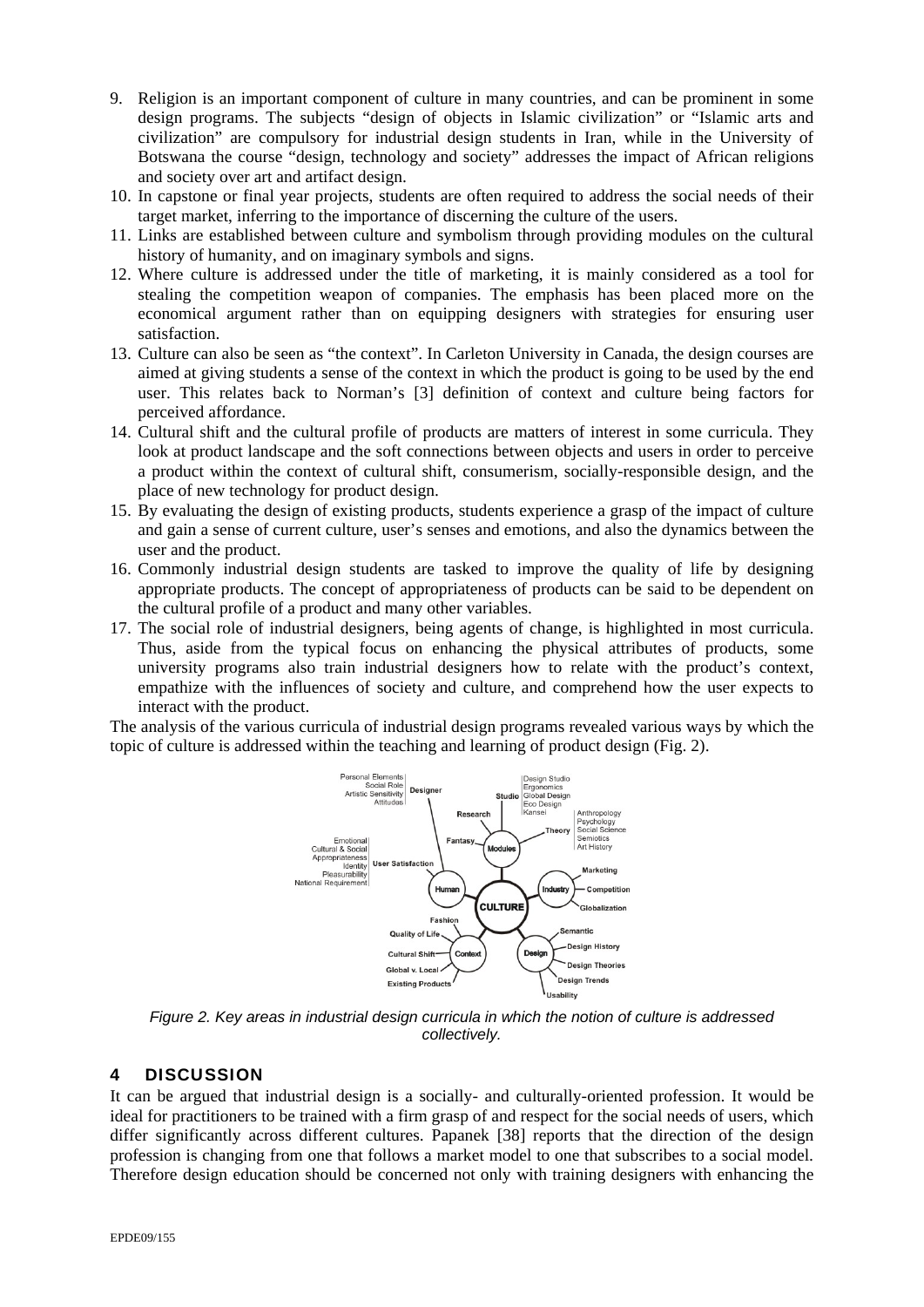physical qualities of products and determining what would be profitable to sell, but also with producing solutions that are desirable or acceptable to a society and to its culture. While designers ought to be aware of the multifaceted social and cultural needs of users, they also need to be cognizant of the impact of their own cultural preferences, which inspire their creativity and innovation towards the generation of product concepts.

The design literature shows that a variety of methods of enquiry are being utilized by designers so as to obtain an understanding about users and customers. Portigal [34] believes that whilst many companies explore anthropological and cultural methodologies for the utilization of users' culture into the design of products, these methodologies suffer from broad and vague generalization, as they are poorly understood, hard to evaluate and often hit-or-miss. Consequently, we would like to suggest to the community of industrial design educators a special module to be added to the curriculum of industrial design to bridge the gap.

#### 5 SUGGESTED LEARNING MODEL

We propose a special studio learning module titled "Culture and Design", to be offered in semester 6 of an 8-semester industrial design degree program. Within this course students are provided with visions on the idea of cultural affordance in products respective to social aspects of design. Through field research activities, they will develop an understanding of the varied cultural and social needs, and apply this learning into the design of culturally appropriate products. Another exercise in the studio might be developing concepts for culturally-divergent user groups, in order to stimulate their creative sensitivities towards satisfying varied user's needs across cultures. The module can be enhanced by student exchange programs and international online collaborative design studios, so that participating students will be able to experience and understand the cultures of students from other countries. One example of such a cross-cultural collaborative is the Omnium virtual design studio [VDS], which brought together interdisciplinary design students from 11 countries, engaging in verbal and visual dialogue, using the internet as their only communication medium [39]

#### 6 CONCLUSION

This investigation discovered a relative insufficiency in the consideration of cultural affordances within industrial design curricula. A module is introduced and suggested to overpass this gap.

#### **ACKNOWLEDGEMENT**

The authors are grateful to all the heads and directors of industrial design programs worldwide who responded to our call and generously provided us with copies of their curricula.

#### **REFERENCES**

- [1[ Gibson, J.J., The theory of affordances, In *Perceiving, acting, and knowing: toward an ecological psychology*, R. Shaw and J. Bransford, Editors. 1977, John Wiley: New York.
- [2] Norman, D.A., Affordance, conventions, and design. *Interactions*, 1999, 6(3), 38-43.
- [3] Norman, D.A., The psychology of everyday things. 1988, New York: Basic Books.
- [4] Oshlyansky, L., H. Thimbleby, and P. Cairns. Breaking affordance: culture as context. Paper presented at the *3rd Nordic Conference on Human-Computer Interaction*. 2004 Finland: ACM Press.
- [5] Banathy, B.H., The prime imperative: building a design culture. *Educational Technology*, 1992, 32(6), 33-35.
- [6] De Souza, M. and P.H. Dejean. Interculturality and design: is culture a block or encouragement to innovation? Paper presented at the *International Conference of Design Research*. 1999. Sheffield Hallam University, UK.
- [7] De Souza, M., A.F. Pereira, and P.-H. Dejean. Interactions between cultural degradation and market conquest: a problem for ecodesign. Paper presented at the *First International Symposium on Environmentally Conscious Design and Inverse Manufacturing*. 1999. Tokyo, Japan.
- [8] Plocher, T. and P. Honold. Culturally-adapted product in the global market: dealing with the naysayers. Paper presented at the *CHI*. 2000. Hague, Netherlands: ACM Press.
- [9] Yaveroglu, I.S. and N. Donthu, Cultural influences of the diffusion of new products. *Journal of International Consumer Marketing*, 2002, 14(4), 49-63.